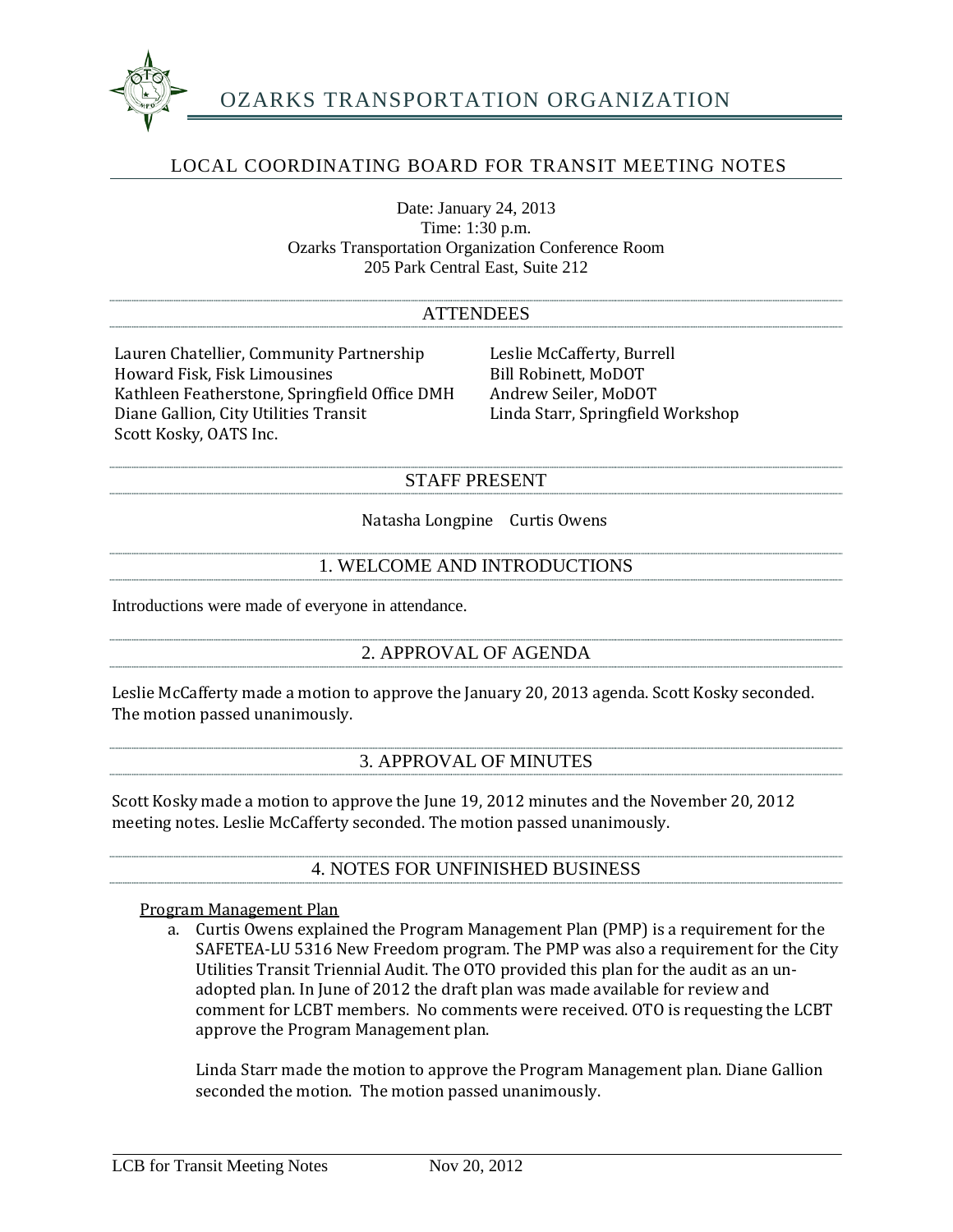

#### Local Coordinating Board for Transit By-Laws

b. Curtis Owens explained that the By-Law updates were discussed in the November 2012 LCBT meeting. In November the group asked Curtis to work through the By-Laws with the following list of highlighted changes:

Membership, Section 9.1.A should include the following statement "Membership shall be consistent with federal guidance."

Membership, Section 9.1.C should be changed to "Terms of service will be two (2) year terms and remove "three (3) years with staggered terms. Initial members will serve a one (1) year, two (2) year, or three (3) year term accordingly."

Responsibilities, Section 9.5.C should read "The Local Coordinating Board for Transit shall make recommendations to the MPO Board of Directors on appropriate federal transit funding allocations and project selection.", and remove "including, but not limited to, FTA Section 5310, 5316, and 5317 funding programs."

Order of Business, Section 9.6.2 and 9.6.3 should be inverted<br>• Section 9.6.2 Approval of agenda for current meeting

- Section 9.6.2Approval of agenda for current meeting(s) Approval of minutes of previous meeting(s)
- Section 9.6.3 Approval of minutes of previous meeting(s) Approval of agenda for current meeting(s)

In summary the sections should read: **9.1.A** Membership shall be consistence with federal guidance, **9.1.C** Terms of service will be two (2) year terms, **9.5.C** The local Coordination Board for Transit shall make recommendations to the MPO Board of Directors on appropriate federal transit funding allocations and project selection, **9.6.2**  Approval of agenda for current meeting(s) and **9.5.3** Approval of minutes of previous meeting(s).

Diane Gallion made the motion to approve the By-Law changes as proposed. Leslie McCafferty seconded the motion. The motion passed unanimously.

Update the LCBT Chair and Vice-Chair 2013

c. The LCBT recommended that Howard Fisk be the LCBT Chair and Cari Wright the Vice-Chair for the 2013 year.

#### Membership

d. The By-Laws recognize 7-15 voting members as part of the LCBT. Staff provided a list of human service agency representatives that have historically participated in LCBT meetings. The list includes eleven members as follow; Burrell Center, Leslie McCafferty; City Utilities Transit, Diane Gallion; Fisk Transportation, Howard Fisk; National Alliance on Mental Illness, Dewayne Long; OATS Inc., Scott Kosky; Southwest Center for Independent Living, Cari Wright; Southwest Missouri Office on Aging, Starr Kohler; Springfield Regional Office Department of Mental Health, Kathleen Featherstone; Springfield Workshop Industrial Solution, Linda Starr; Springfield-Greene County Park Board, Sheri Davis; Community Partnership of the Ozarks, Trent Sims.